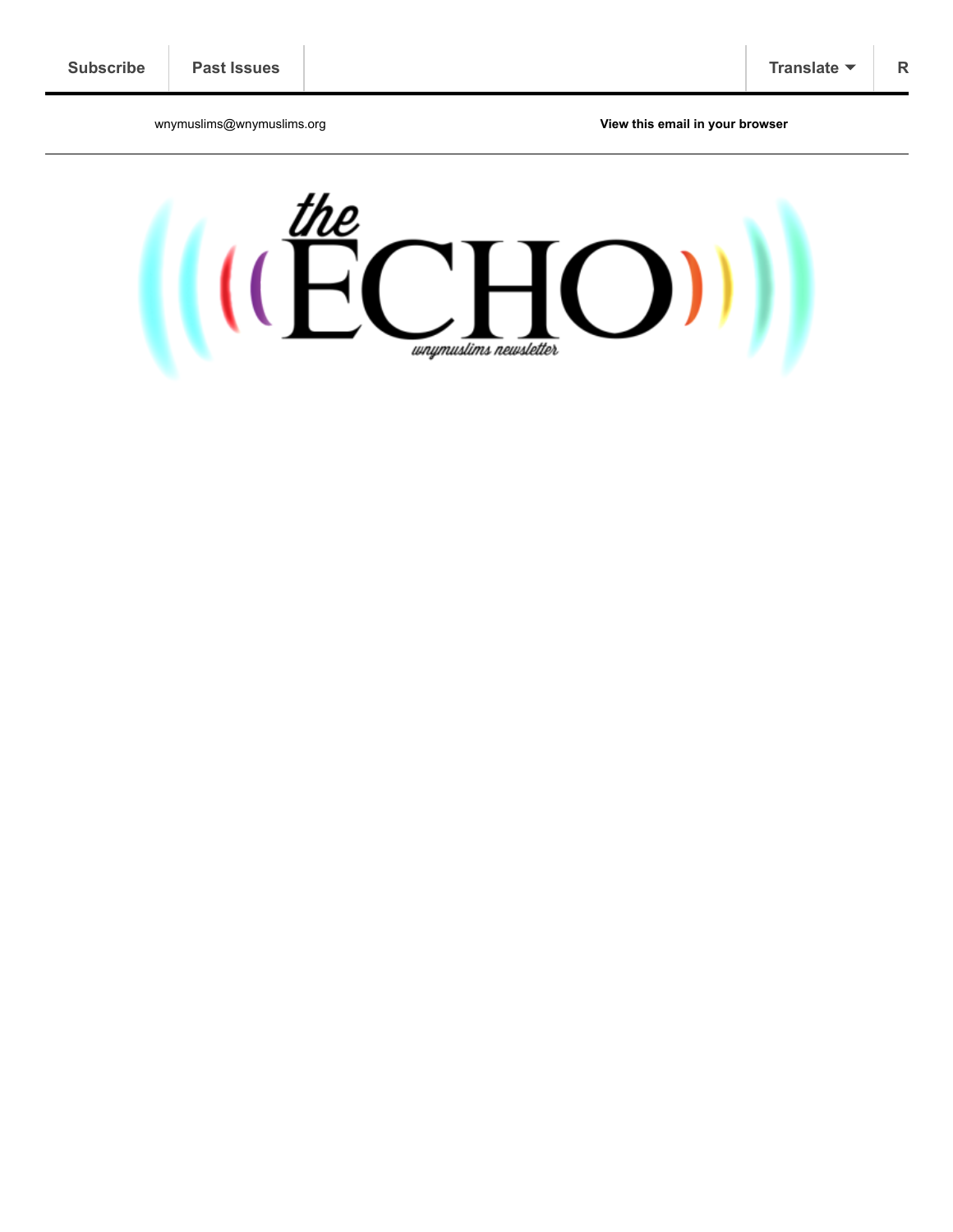# In Remembrance of ad Sabri

December 23rd 1976 - June 21st 2016

Surely we belong to Allah إِنَّا لِللَّهِ وَإِنَّا إِلَيْهِ رَاجِعُونَ<br>and to Hím shall we return

**Keeping the community aware since 2005.**

السلام عليكم AS-SALAAN ALAIKUN PEACE BE UPON YOU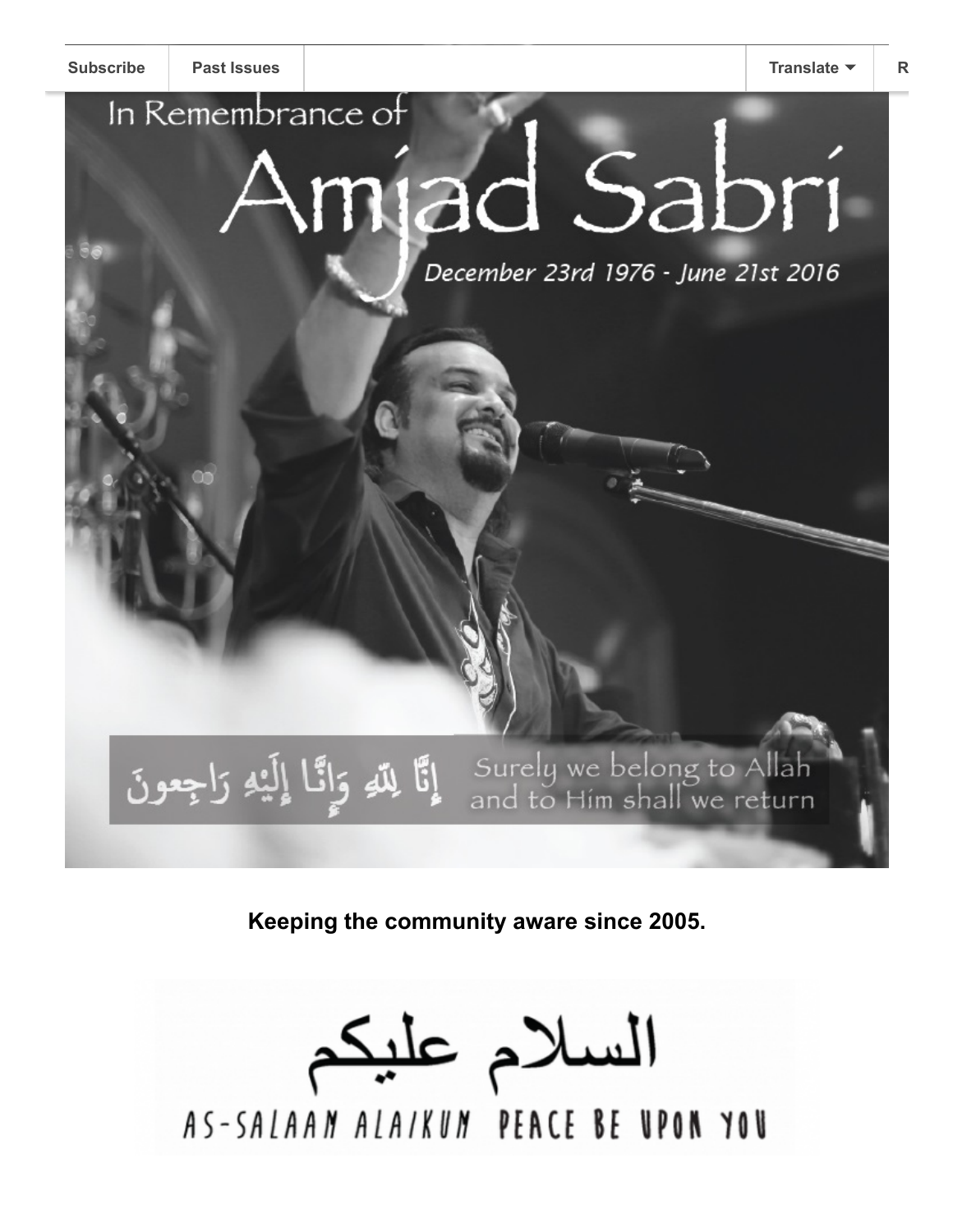#### **[Community Announcements](http://wnymuslims.org/community-announcements/) [Event Coverage](http://wnymuslims.org/event-coverage/) | [Media](http://wnymuslims.org/media/) | [Donate](https://app.mobilecause.com/form/NaKD5w)**

### **Vol. 14 / No. 68**

## **What's Going On?**

- **[Hadith of the Week](#page-2-0)**
- **Upcoming Events & Weekly Activities in our Community**
- **[Community Announcements](#page-3-0)**
- **[Career Opportunities/Internships](#page-4-0)**
- **[Muslims in the Media](#page-4-1)**

# <span id="page-2-0"></span>**Hadith of the Week:**

"*Religion is very easy and whoever overburdens himself in his religion will not be able to continue in that way. So you should not be extremists, but try to be near to perfection and receive the good tidings that you will be rewarded.*" Sahih Bukhari, Volume 1, Book 2, Number 38

# **Upcoming Event:**

- **[Zakat Workshop](http://wnymuslims.org/?p=11729)**
- **[Children's Taekwondo classes](http://wnymuslims.org/?p=11655)**



# **Event Coverage:**

**[Faizan Haq & others speaking at the Candlelight Vigil](http://wnymuslims.org/?p=11698)**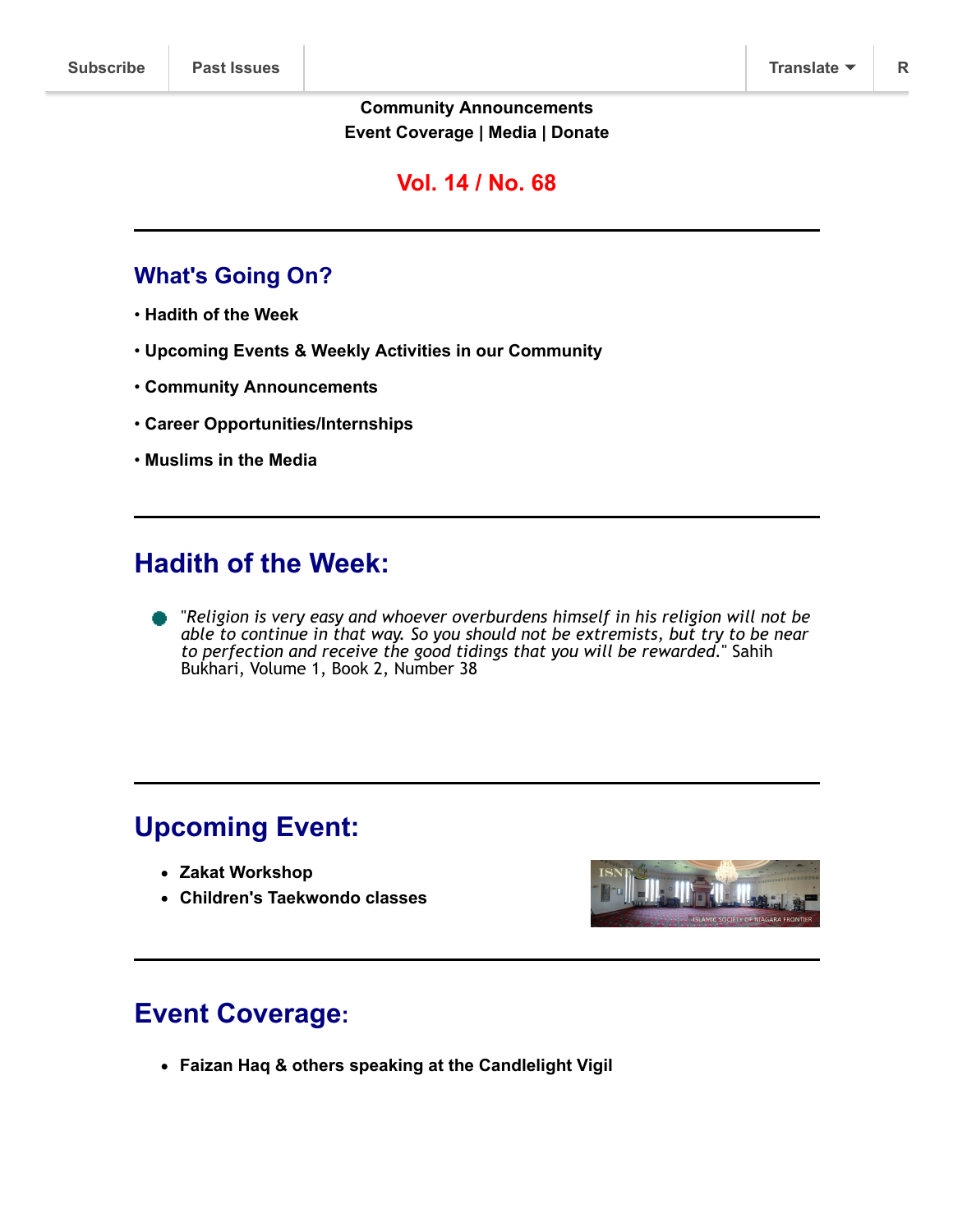## **Weekly Activities:** D

- 
- **[Burda Classes](http://wnymuslims.org/event/burda-classes/)**
- **[Kids Quran Classes](http://wnymuslims.org/event/kids-quran-classes/)**
- **[Quran Classes for Girls](http://wnymuslims.org/event/weekly-quran-classes-for-girls/)**
- **[Online Tafseer Sessions](http://wnymuslims.org/event/weekly-online-tafseer-classes/)**
- **[Free Afterschool Program](http://wnymuslims.org/event/access-of-wny-afterschool-program/)**
- **[Arabic Language Program](http://wnymuslims.org/event/access-arabic-language-program/)**
- **[Basics & Essentials of Islam-Sisters Only](http://wnymuslims.org/event/learn-the-basics-of-islam-with-other-sisters-from-the-community/)**
- **[Taekwon-Do for Sisters](http://wnymuslims.org/event/taekwon-do-classes-for-sisters/)**
- **[Taekwon-Do for Brothers](http://wnymuslims.org/event/taekwon-do-classes-for-brothers/)**

# <span id="page-3-0"></span>**Community Announcements:**

- **[Ramadan Schedule](http://wnymuslims.org/?p=11563)**
- **[Universal School is Hiring](http://wnymuslims.org/universal-school-is-hiring-2/?preview_id=11615&preview_nonce=5e59a54000&preview=true)**
- **[Hiring at Access WNY](http://wnymuslims.org/?p=11593)**
- **[Donations and ACH forms ISNF](http://wnymuslims.org/donations-and-ach-forms-isnf/)**
- **[RAHAMA needs your help.](http://wnymuslims.org/?p=11672) [Please](http://www.rahama.org/) [click here](http://www.rahama.org/index.php/donate.html) to donate today.**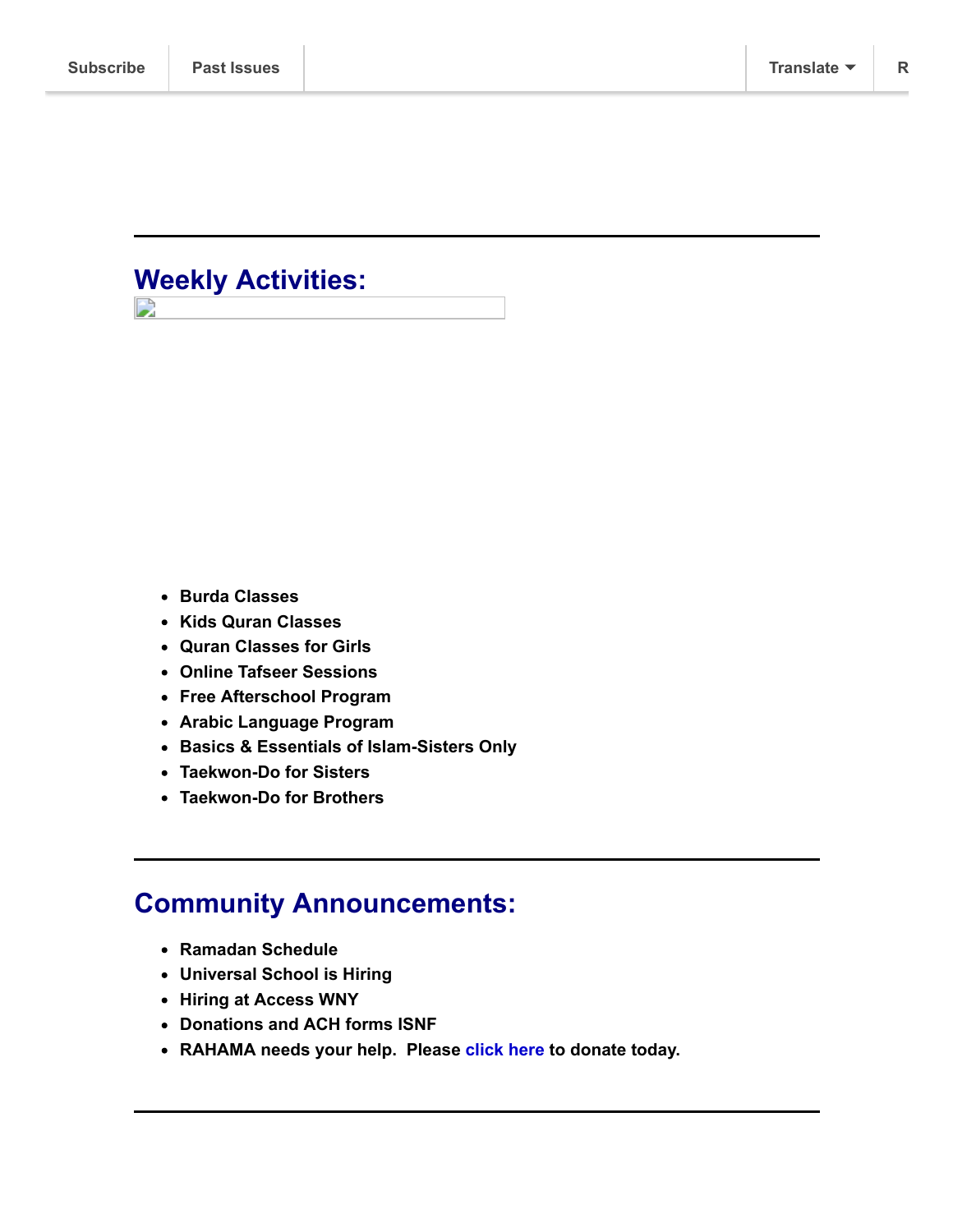<span id="page-4-0"></span>**ATTENTION: Community members, if you would like us to post your event(s)**

**and/or community announcements, please click [here!](http://wnymuslims.org/eventinformation/)**

# **Career Opportunities:**

**WNYMuslims is hiring for the following position:**

- Event Coverage Journalist
- Grant Writer
- Youth Activity Coordinator

#### **[Click](http://wnymuslims.org/careers/) here for more details.**

## **Internships:**

#### **WNY Muslims is looking for Volunteers/Interns for Film Festival**

The areas that are needed for WNY Muslims in general are the following:

- Volunteer Coordination
- Event Management
- Marketing
- Media Engagement Editor
- Video Production & Photography
- Public Relations
- Journalism
- Graphic Design

<span id="page-4-1"></span>*[Click here](http://wnymuslims.org/volunteer/) to complete an application. For additional informaton, please contact our office at 716-923-4386 or at wnymuslims@wnymuslims.org.*